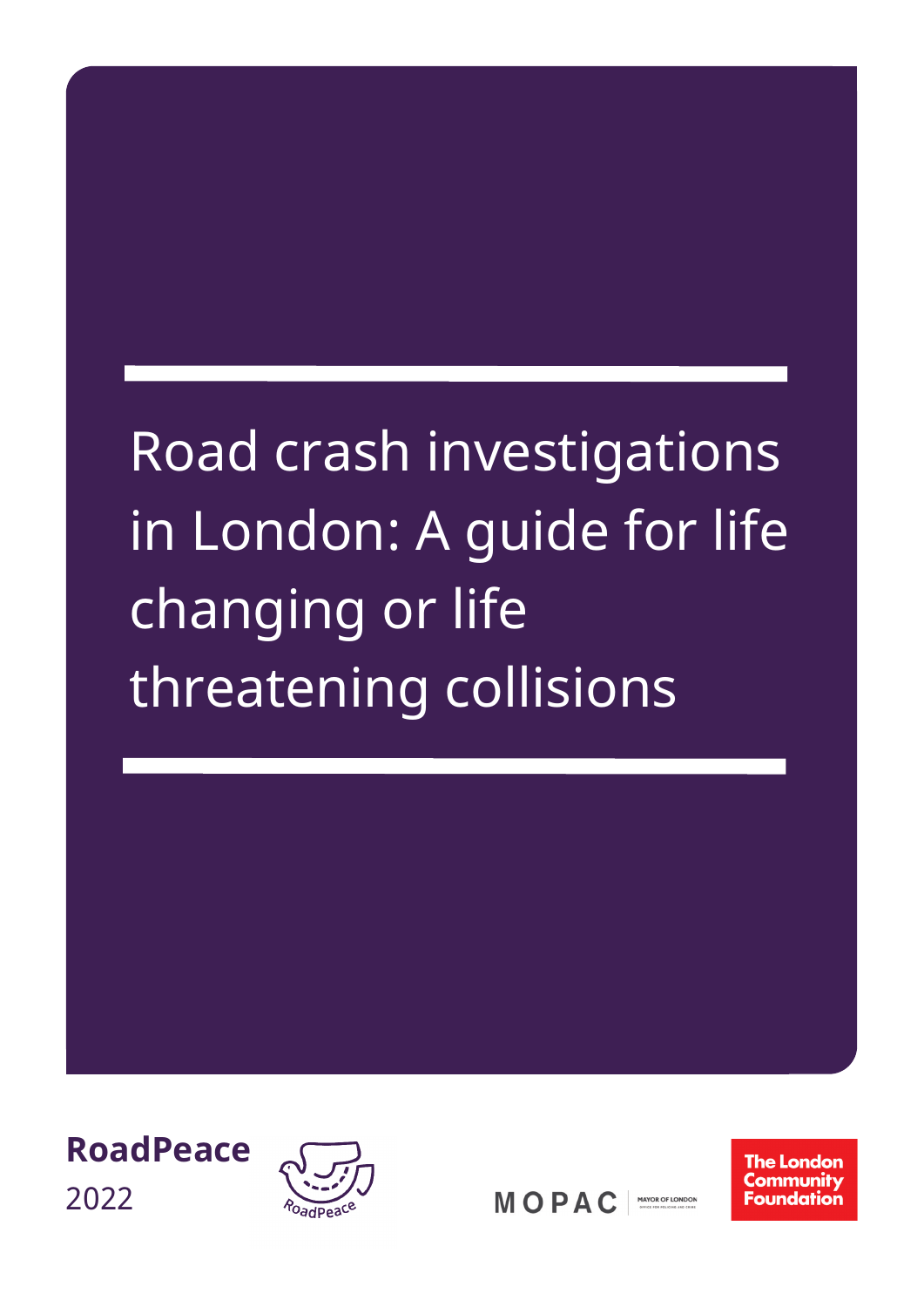Road crash investigations in London: A guide for life changing or life threatening collisions

## **Contents**

## **Foreword**

## **by Claire Waxman, London Victims' Commissioner**

Speaking to victims and survivors, I have heard about the long term impact a life-changing injury, due to a road crash, can have on every aspect of their life. At a time when a victim is dealing with what are often debilitating injuries, they are confronted with unfamiliar procedures within the criminal justice system, firstly through the police investigation, and subsequently, if the driver is charged with a crime, through the court process. Whilst it is vital that the justice system works to identify and hold accountable anyone responsible for causing such serious injury, it is currently an overwhelming and complex journey for the victim to navigate.

This is why, as London's first Victims' Commissioner, I am working hard to try and reduce any additional suffering posed by our justice system by lobbying for road crash victims to be included in the Government's reformed Victim's Code of Practice, for the Code to be simplified and for easier access and information for victims about their rights.

I am thankful to RoadPeace for their continued work in supporting victims of road crashes and welcome this guide which seeks to clarify the justice process so victims can understand the journey ahead and what to expect from the police investigation through to compensation.



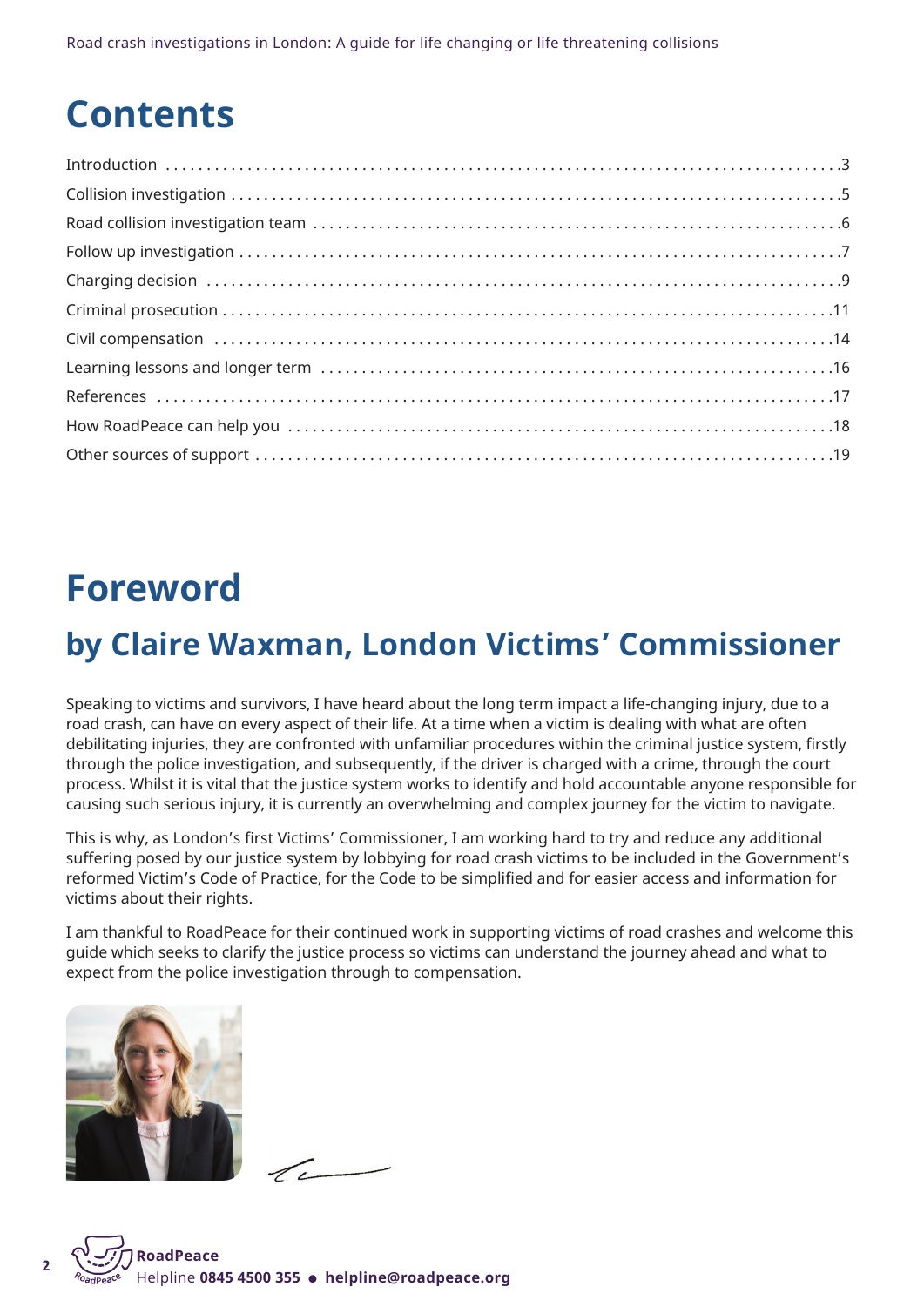## <span id="page-2-0"></span>**Introduction**

## **Key points**

- w This guide aims to help you and your family understand what happens after a life changing or life threatening collision in London in the justice system.
- $\blacktriangleright$  It covers the basic process involved in and information about the:
	- Collision investigation
	- Charging decision
	- Criminal prosecution
	- Civil compensation
- It also covers your entitlements under the Victims' Code to support, and signposts to additional sources of information and support:

Devastated, angry, shocked and confused. That's how you might be feeling if you or your loved one was recently in a life changing or life threatening collision. We're so very sorry for this.

Information can be hard to absorb after such a collision. We hope this guide will help you understand what will happen next. It explains how the police investigate such serious collisions and how they will keep you informed. It also covers criminal prosecution and civil compensation, and your entitlements as a victim to information and support under the Ministry of Justice's Code of Practice for Victims of Crime [\(Victims'](https://assets.publishing.service.gov.uk/government/uploads/system/uploads/attachment_data/file/476900/code-of-practice-for-victims-of-crime.PDF) Code).

Each section starts with a summary of key points and ends with a reminder of your entitlements under the Victims' Code. It alerts you to any deadlines and signposts you to other sources of information and additional support, including claiming compensation and getting help through a criminal trial. Hopefully, this will help you feel like you have more control at this very difficult time.

Produced by RoadPeace, the national charity for road crash victims, this guide is based on 30 years of experience of supporting road crash victims, and includes messages of support and advice from other victims in London.

We suggest you go through all sources of information with a friend or family member, and write notes and questions where you would like more explanation. This guide is based on the assumption that a driver could face prosecution for causing the collision.

Please get in touch with RoadPeace if you would like more help – we're here for you. Our contact details are on the back cover.

The Mayor's Office of Police and Crime (MOPAC) has funded support services for collision victims in London. In addition to these guides, RoadPeace was funded to organise a bi-monthly local support group and a trauma support programme for people bereaved by road deaths. Call RoadPeace on 0845 4500 355 to find out more.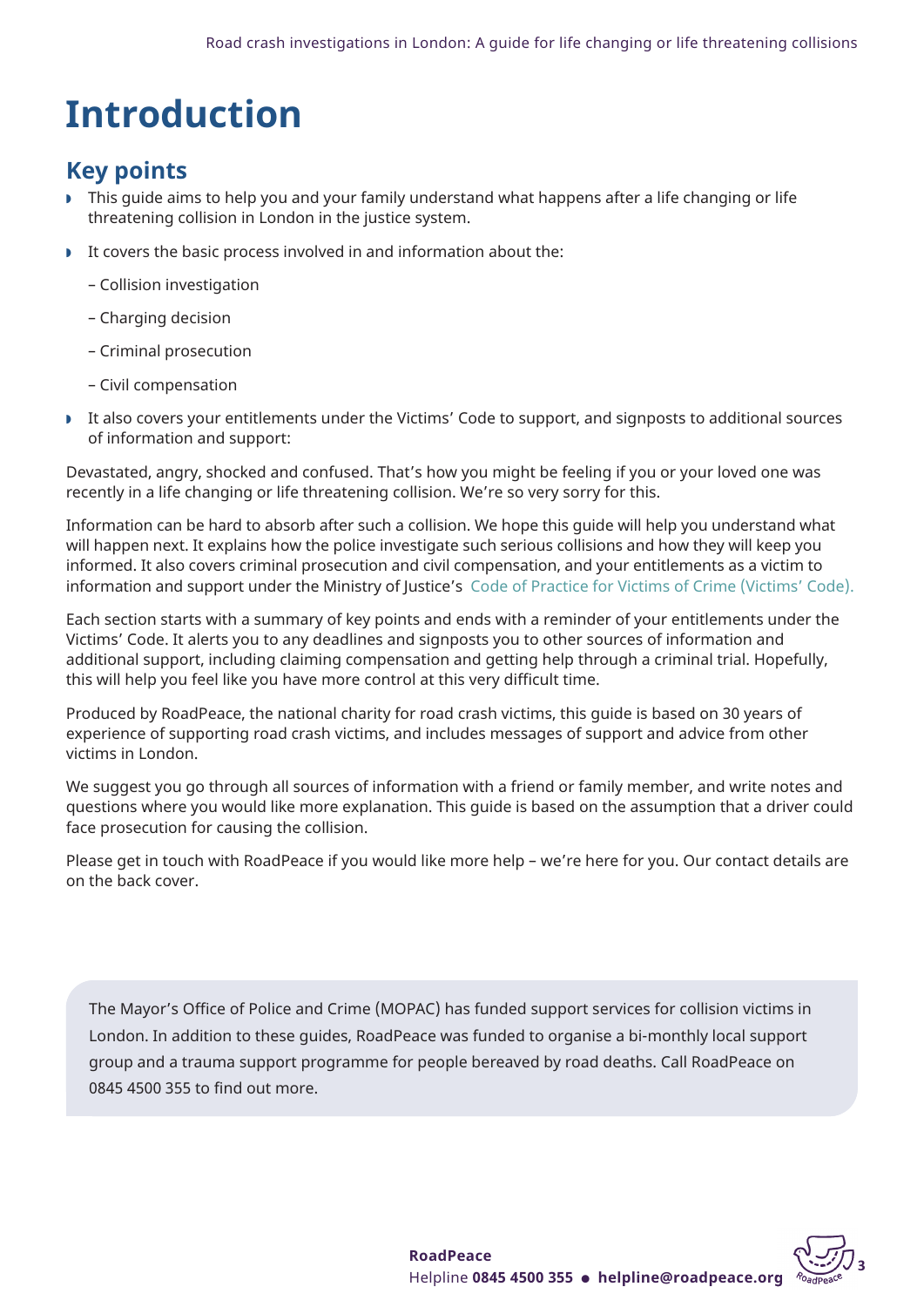## **Definition of life threatening and life changing injuries**

According to the Serious Collision Investigation Unit, life threatening and life changing injuries are defined as the following:

## *Life Threatening Injury*

An injury which has been the subject of a full and formal assessment by a medical practitioner and as the result of that assessment has been deemed to be, on the balance of probability, as a critical and high risk to life.

## *Life Changing Injury*

An injury which has been the subject of a full and formal assessment by a medical practitioner and as a result of that assessment is expected to result in the loss of a limb or is likely to result in a permanent significant physical impairment or disability which will prevent that person from being independent.



Helpline 0845 4500 355 · helpline@roadpeace.org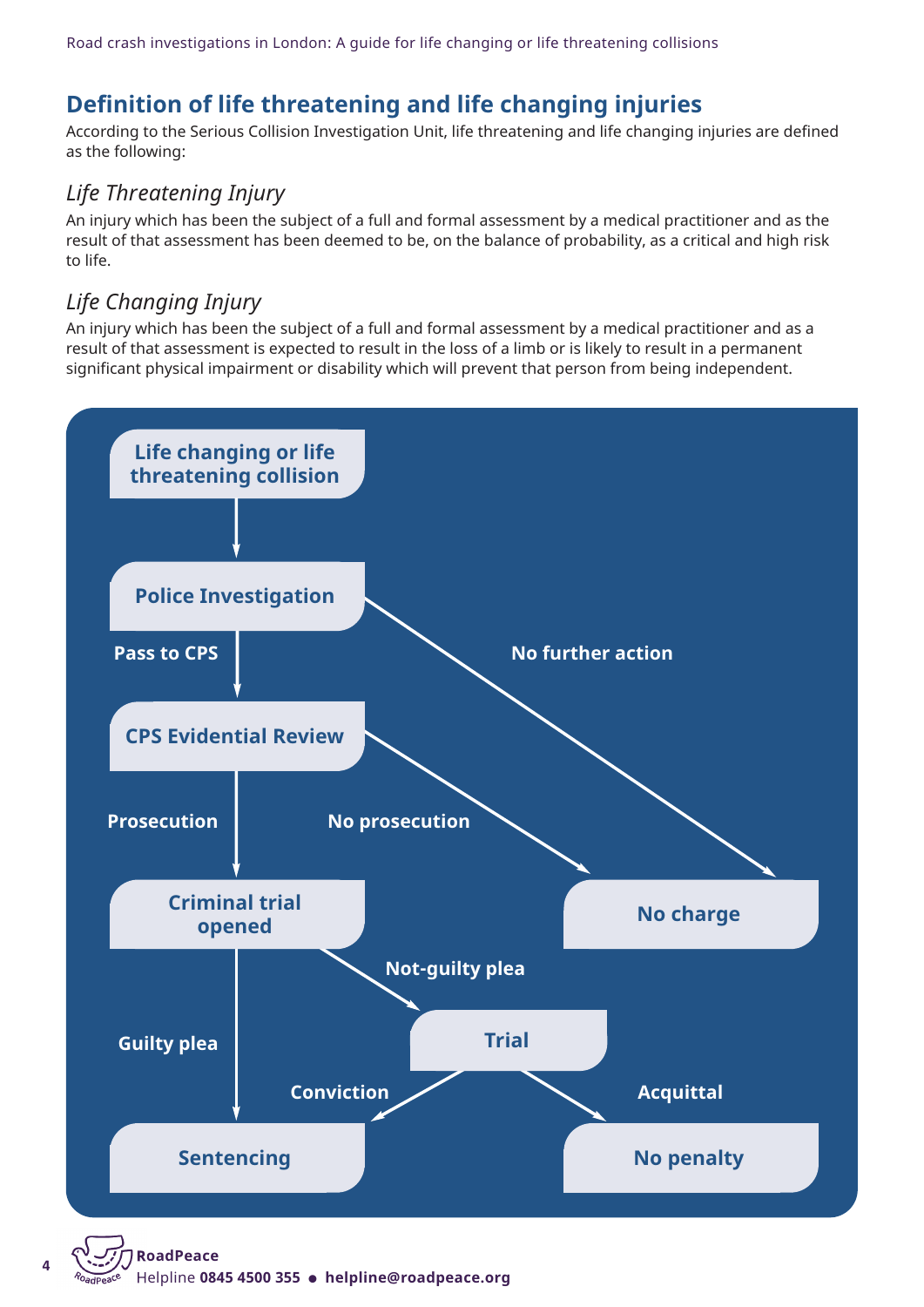## <span id="page-4-0"></span>**Collision investigation**

## **Key points**

- $\triangleright$  The investigation into a serious collision can take over a year to complete
- w It will involve a team of police officers, including specialist trained Forensic Collision Investigators (FCI) who are responsible for establishing how the collision occurred
- **F** The police will keep you updated on the investigation progress and inform you of the investigation outcome

The investigation into a serious collision starts at the scene, once it has been secured and casualties attended. Life threatening and life changing collisions are investigated by the Serious Collision Investigation Unit within the MPS. As shown overleaf, a team of officers is assigned to the investigation of these serious collisions.

## **At scene investigation**

Local borough police and/or road traffic police from the Roads and Transport Policing Command will be the first to arrive at the scene. They are responsible for securing the scene, attending to casualities and preserving the evidence, until the specialist forensic investigators from the Serious Collision Investigation Unit arrive.

At the scene, the FCI will conduct a full examination of the collision site, including using a laser scanner. Investigating Officers collect physical evidence.

Other members of the investigation team gather evidence from the driver and witnesses, and contact the victim's family. A Detective Sergeant will be appointed as the Lead Investigating Officer, and they are responsible for identifying investigation strategies, including which witnesses are to be interviewed and how far the CCTV search should extend.

## **Witness statements**

Initial accounts will be taken from witnesses and any surviving uninjured driver. This will be limited to their contact details, a brief account of what they saw and can help identify any eyewitnesses who saw the collision occur, as opposed to those who can only testify to what happened after the collision.

## **Vehicle inspection**

Where possible, the FCI will drive the vehicle and test the brakes and steering at the scene. But in the majority of serious collisions, the vehicle will be seized for a more thorough investigation. With Heavy Good Vehicles, the inspection will be undertaken by a specially trained commercial vehicle examiner.

## **Driver investigation**

As with witnesses, only brief accounts are collected from driver(s) at the scene.

Uninjured drivers are tested for drink and drug driving. These are screening tests and any positive results must be verified by further testing at a police station. With injured drivers, impairment testing depends on doctor's permission. Medical treatment takes priority over impairment testing.

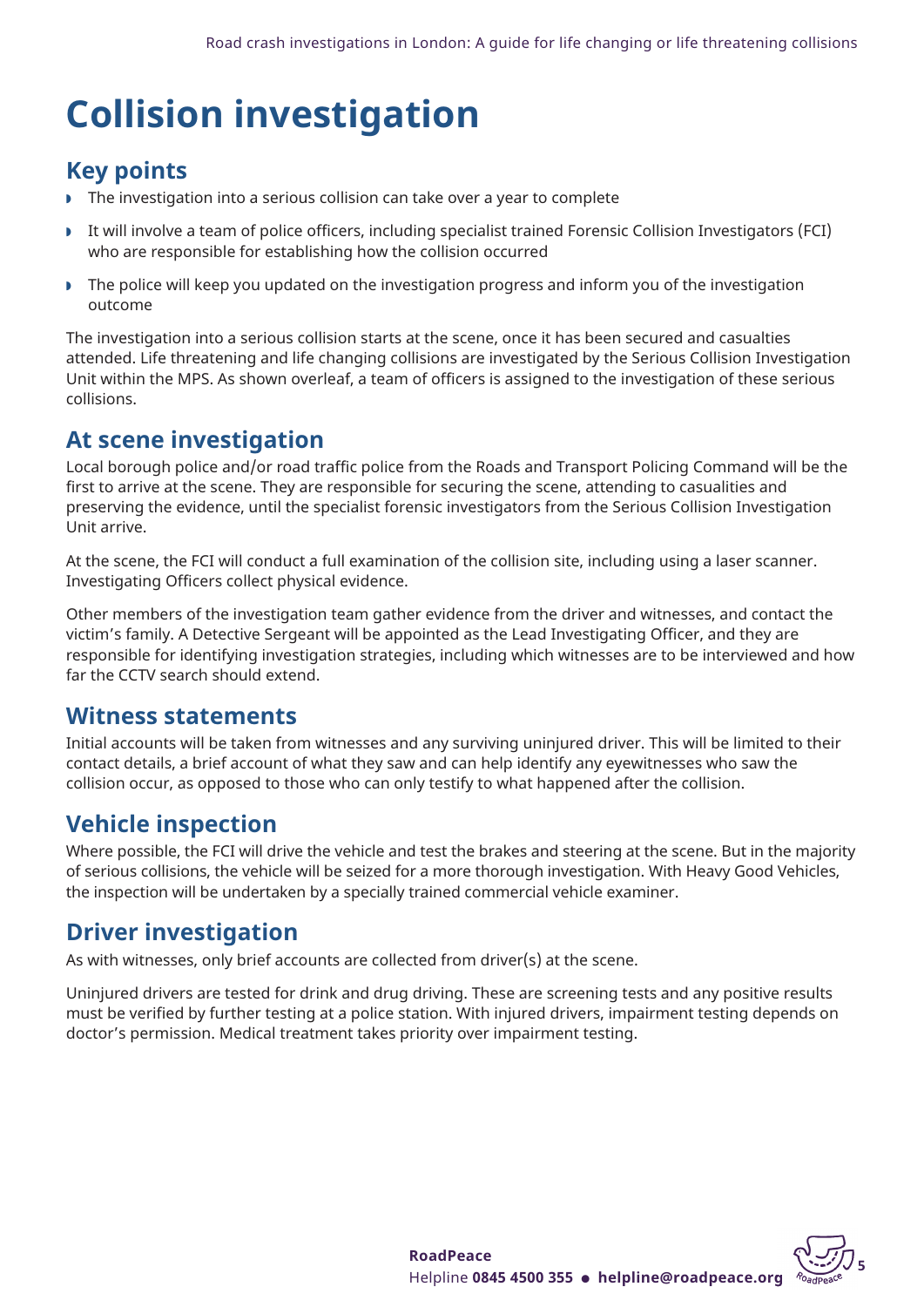## <span id="page-5-0"></span>**Road collision investigation team**

## **Forensic Collision Investigator (FCI)**

These are specialist investigators with nationally recognised qualifications. They examine the collision scene, photograph and laser scan the scene, and conduct reconstructions. After analysing and comparing the evidence collected, they produce the collision investigation report.

## **Vehicle Examiner**

Vehicle examiners inspect vehicles involved in serious collisions. This is to find out if a problem with the vehicle contributed to the collision occurrence or its severity. If the collision involved a heavy goods vehicle or public service vehicle, like a bus, an examiner from the Driver and Vehicle Standards Agency can do this work.

## **Roads Policing Lead Investigator**

A Roads Policing Lead Investigator is the officer in charge of a serious collision investigation. They approach a collision as an unlawful event until the contrary is proven. They decide what information is released to the media and when.

Note: this position used to be called the Senior Investigating Officer and some may still refer to this. The College of Policing, who set national guidance, now refer to Roads Policing Lead Investigators within collision investigations.

## **Investigating Officer**

Investigating Officers collect evidence and deal with the day to day investigation of the collision. This includes collecting witness statements and conducting suspect driver interviews.

Mobile phones are checked. This may just be at the scene, or they could be seized. The victim's phone may also be taken.

Eyesight testing is always conducted. This may be at the scene or it can be deferred to a more appropriate time.

Where criminal offending is detected, e.g. drink driving, or there is a risk the driver may abscond, the police may arrest the driver on suspicion of causing the collision. This allows finger-printing and DNA to be collected and identification checks.

*"The investigation into my crash took nearly a year to finish. Sometimes they are shorter, sometimes they are longer. Your Investigating Officer should be able to tell you why the investigation is taking the time it is, and what stage it is at."* Injured victim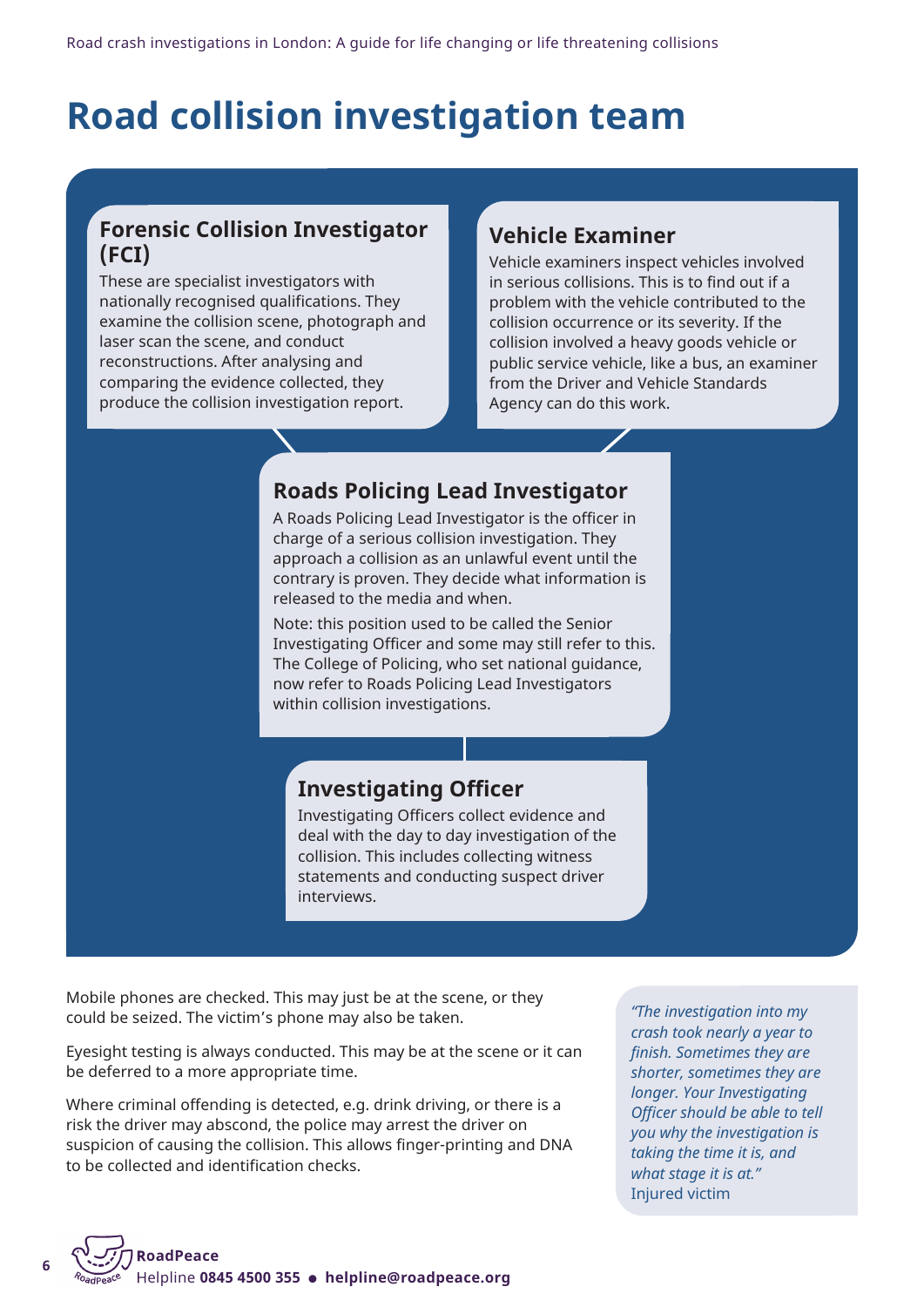## <span id="page-6-0"></span>**Follow up investigation**

## **Witness interviews**

Notice boards appealing for witnesses may be put up and normally remain in place for one–two weeks. Media appeals are regularly undertaken with police requesting dash-cam evidence from the public. The police may ask for help or you can offer to assist with any media appeals.

Key witness statements will be taken in person by an officer trained in conducting interviews.

## **Driver interview**

In most cases, drivers will be asked to do a voluntary interview. In cases where offending has been detected or is suspected, drivers will be interviewed under caution as soon as possible and this will be recorded.

## **CCTV retrieval and analysis**

The Investigating Officer is responsible for collecting any video evidence from roadside or bus cameras.

## **Vehicle**

Any vehicles seized can be kept for as long as necessary, which could be until the completion of court hearings. Both parties, the victim's family and the suspect driver, have the right to an independent vehicle examination. These are arranged by the defence or victim's solicitor.

Event data recorders (black box) may be checked. For life changing or life threatening collisions involving an HGV, the company may be visited and their safety practices and records reviewed.

## **Site inspection**

A MPS Traffic Management Officer may visit the site. They are responsible for identifying any possible contribution to the collision by the road environment as well as suggesting any modifications to reduce risk.

## **Collision investigation report**

The FCI produces the collision investigation report which contains the evidence key to the investigation, including witness statements, CCTV footage, scene plan, photographs and any reconstruction report. Reconstructions are not mandatory.

Collision investigation reports summarise the evidence collected and the findings regarding culpability. The FCI does not recommend specific criminal charges.

The collision report often provides key evidence for the investigation. The FCI would have had access to all the case evidence, for example; witness statements, driver interview which he/she will use to come to conclusions as to how the collision occurred. In some cases the scene or elements of the collision are reconstructed to prove a particular point and aid understanding.

## **Quality assurance**

The MPS Senior FCI evaluates all scene work, as well as any reports provided by the FCI to courts or third parties. This includes a final review of the completed collision investigation report.

## **Communication with the victim's family**

A Family Liaison Officer is not appointed to victims with life changing or threatening conditions. A FLO is only appointed were there has been a fatality. The Officer in Charge of the Case (OIC) will provide the victim and / or family with updates on the investigation. They will also collect Victim Personal Statements from the family when there is a prosecution.



**<sup>7</sup> RoadPeace** Helpline **0845 4500 355** l **helpline@roadpeace.org**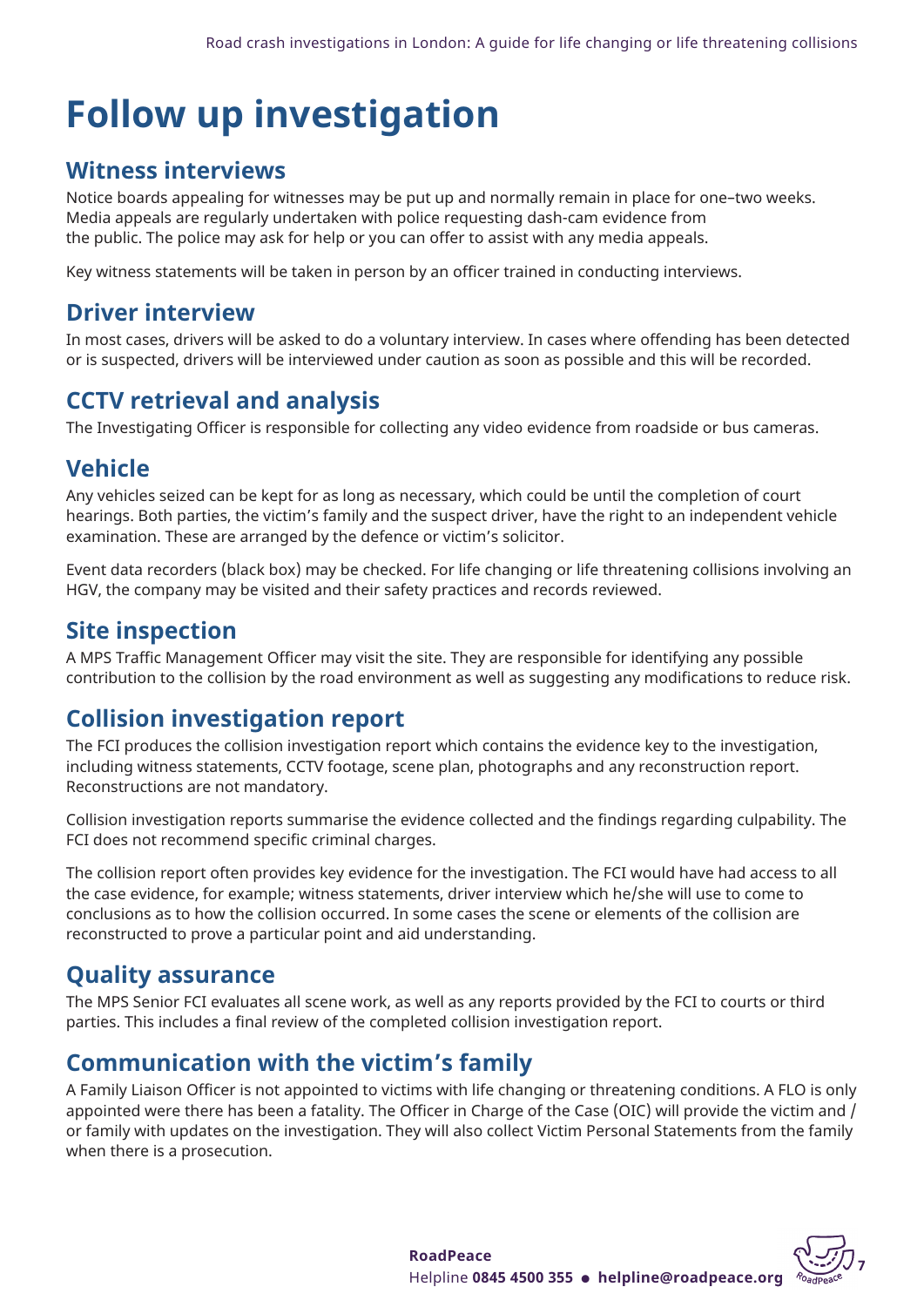### **Victims' Code key entitlements: Investigation stage**

- A needs assessment to help work out what support you need;
- **DED Information on what to expect from the criminal justice system;**
- **Be referred to organisations supporting crime victims;**
- ▶ Be informed about the police investigation, such as if a suspect is arrested and charged and any bail conditions imposed.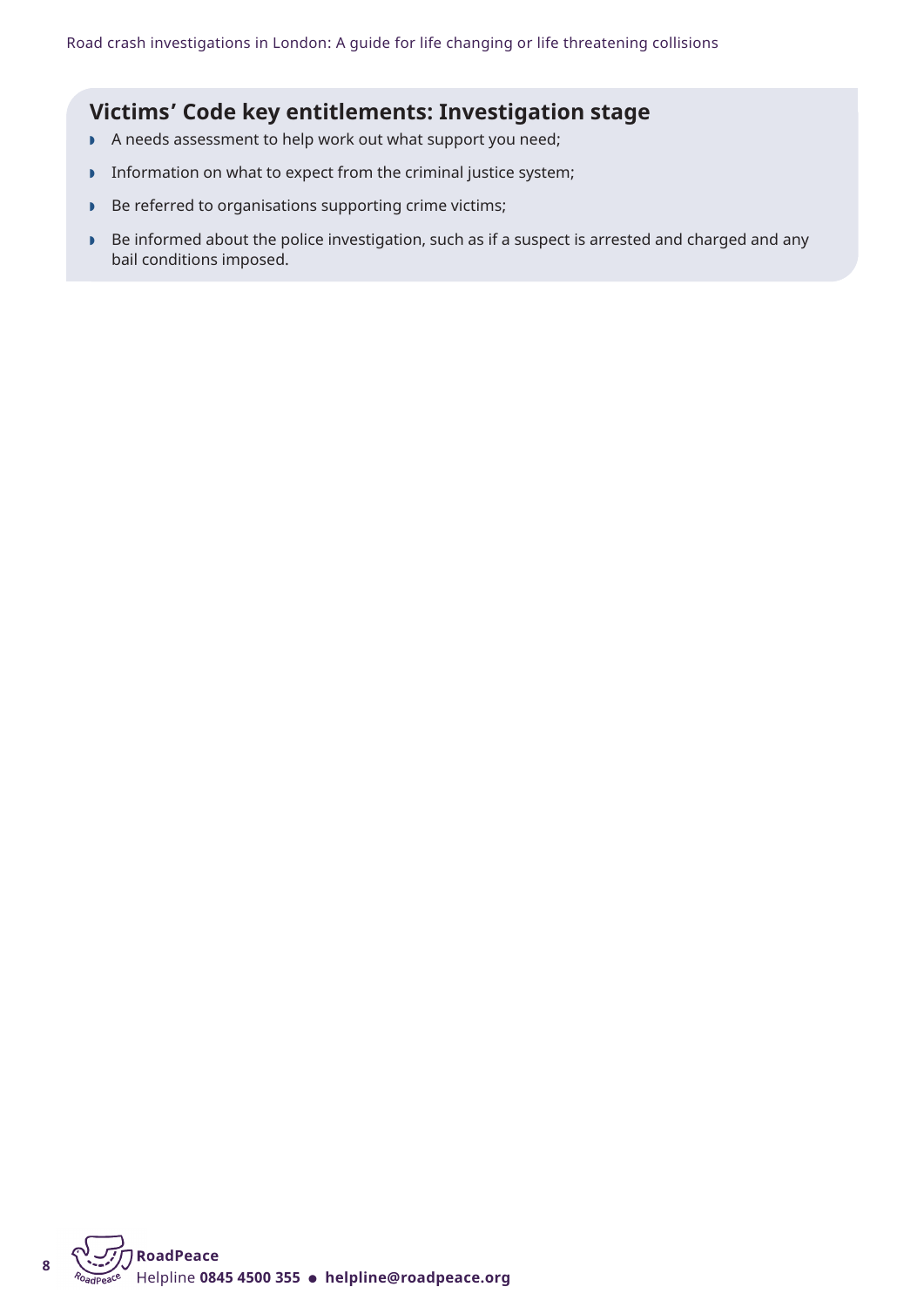## <span id="page-8-0"></span>**Charging decision**

## **Key points**

- **F** The charging decision refers to whether or not the driver is to be prosecuted for causing the serious injury collision
- w The police can authorise a charge without a CPS review or decide there is not enough evidence for a prosecution
- w If the police decide a prosecution should be considered, the CPS will decide which criminal charge, if any, to prosecute the driver
- $\triangleright$  Victims and their families can appeal the decision not to prosecute

A life changing or life threatening collision does not mean a criminal prosecution is automatic. In their guidance, the CPS are clear in stating that *"injury or death does not, by itself, turn a collision into careless driving or turn careless driving into dangerous driving".*

## **Who decides?**

The decision to charge a suspect driver with a criminal offence is the role of the CPS, but in some cases the police can also authorise a charge without a CPS review. Initially Police will investigate and compile the evidence, a decision is then made by Police as to whether there is enough evidence for a prosecution to be considered. If the evidence meets the threshold the police or CPS will consider the case and decide if there is or isn't a case to answer and what charges should be applied. Your rights to review the charging decision are explained below.

## **Police decision**

Collision investigation reports into life changing or life threatening collisions are reviewed by a Detective Inspector within the SCIU. They are responsible for deciding if the evidence reaches the threshold to charge the driver or for referral to the CPS for charging advice.

There will not always be a collision investigation report. At present only collisions involving dangerous driving have the potential for this. This is due to the Forensic Collision Investigation Unit, which is a separate unit to the Serious Collision Investigation Unit controlling which collisions meet the standard for this. The remit that they work to may change in the future.

The police may decide that there is not enough evidence to justify a prosecution. You can ask them to review this if a suspect driver was identified and interviewed under caution for a specific criminal charge.

## **Charging decision**

If the police pass the investigation file to the CPS, then the CPS will decide whether the driver should be charged and on which offence. To proceed, the CPS will require the case to pass two tests:

- w The evidential test. This part of the test asks the prosecutor to consider whether there is a realistic prospect of conviction. This includes asking whether the evidence is admissible for court and whether it is reliable and credible.
- $\triangleright$  The public interest test.

They should offer you a meeting to explain this decision. For more on the CPS and the procedures followed by prosecutors, see the CPS [website.](https://www.cps.gov.uk/publication/code-crown-prosecutors)

You can appeal if the CPS decide not to prosecute for any offence. You do not have the right to appeal if you think the charge should have been a more serious one.



**<sup>9</sup> RoadPeace** Helpline **0845 4500 355** l **helpline@roadpeace.org**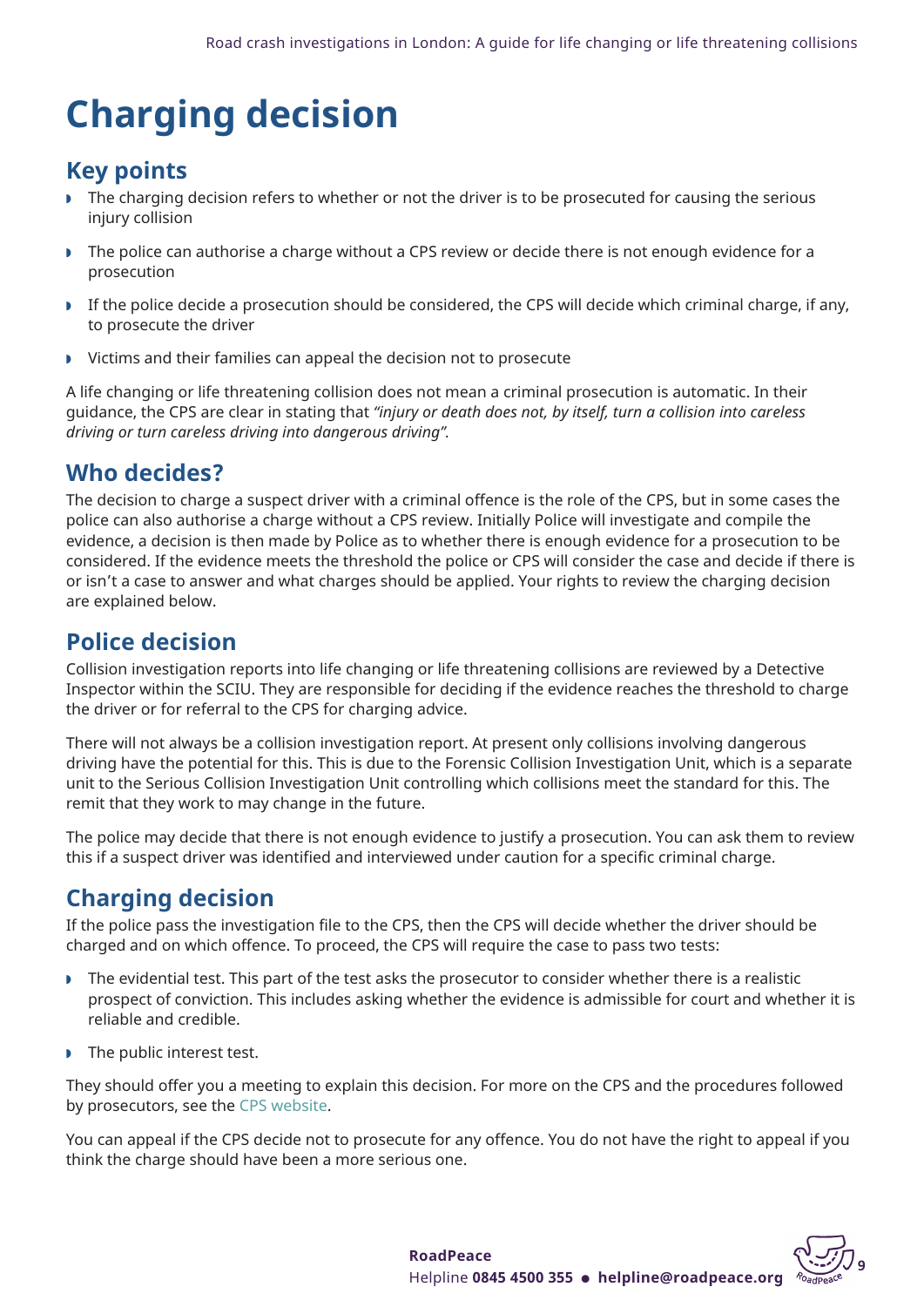## **Appealing the decision**

The CPS ask that families submit their request for a review within five working days of being notified, but they will accept requests up to three months. The CPS will first seek to address your concerns through local resolution and, if you are still not satisfied, through an independent review.

## **Local resolution**

The CPS will attempt to resolve it locally and within 10 days of the request for a review. The review will be conducted by a prosecutor in the same CPS area but who was not involved in the case previously. Your family will be given a *"clear and detailed explanation of the decision"* (CPS, 2016). There are three possible outcomes from a review.

- 1. Decision overturned. The CPS will apologise and explain what will happen next with commencing a criminal prosecution.
- 2. Decision confirmed but more explanation was needed which the CPS will provide. If you are dissatisfied, you have 10 days to request an independent review.
- 3. Decision confirmed and no more information provided. In these cases, the CPS progress to a second stage which involves an independent review at another office.

## **Independent review**

The reviewing prosecutor will reconsider the evidence and the public interest test. The CPS will contact you with the outcome of the review. They aim to do this within thirty working days (six weeks). If more time is required, they will keep you updated.

Families should note that whilst the CPS describe this as an independent review, it is conducted by a CPS prosecutor from a different area, not an independent body.

## **Victims' Code key entitlements: Charging decision stage**

- Be informed if the suspect is to be prosecuted or not or given an out of court disposal;
- w Seek a review of the police or CPS decision not to prosecute or in accordance with the National Police Chiefs Council and CPS Victims' Right to Review Schemes.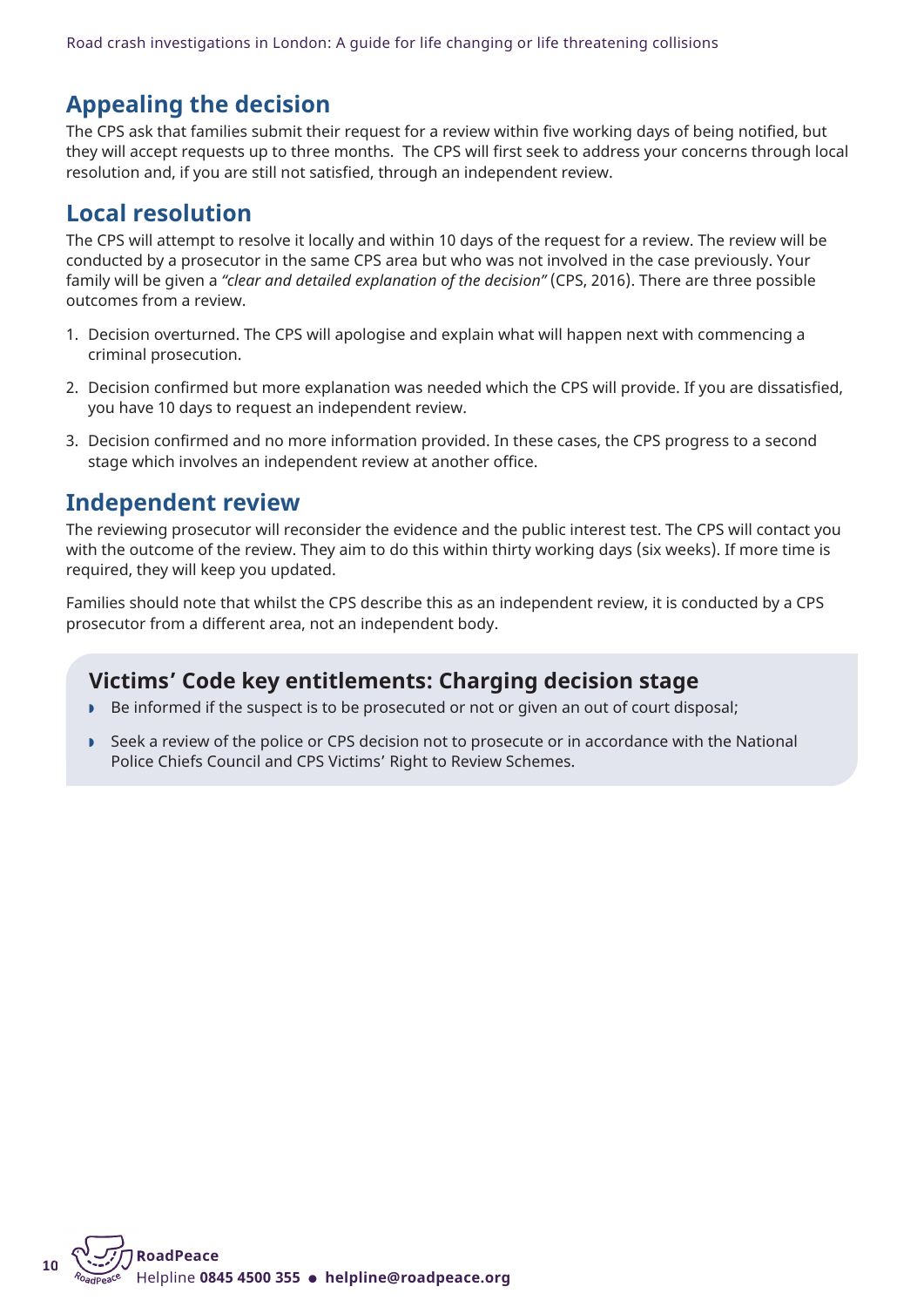## <span id="page-10-0"></span>**Criminal prosecution**

## **Key points**

- $\triangleright$  A criminal trial, including sentencing, can often take over a year to conclude, from the first hearing
- With criminal prosecutions, Victim [Support](https://www.victimsupport.org.uk/help-and-support/get-help/support-near-you/england/) London provides pre-trial support and the police will put you in touch with the [Witness](https://www.met.police.uk/advice/advice-and-information/wvs/victim-and-witness-support/) Care Unit at court

If the CPS decide a prosecution is justified, the police will charge the suspect driver and start court proceedings. In 2018, there were 33 drivers prosecuted for causing a serious injury. Only one of these cases was stopped before trial.

## **Common questions asked by families include:**

### *Why are drivers suspected of causing serious collisions allowed to continue driving?*

Few drivers have bail conditions imposed, including being given an interim driving ban. There must be evidence that the driver is likely to reoffend for a ban to be considered.

### *How long will a court prosecution take?*

It can often take over a year for a case to be heard, especially if it involves a Crown Court trial. Long waits with delays and adjournments are routine.

"In my case there were a lot of hearings and dates in court. Sometimes they changed last minute and I found the process to be quite disruptive. The only advice I can give is to try and not pin too much on *specific dates – they might change."* Injured victim

## *What criminal charges are most likely?*

As shown overleaf, the most common charge that specifically mentions a serious injury is Causing Serious Injury by Dangerous Driving. But drivers could be charged with Careless driving which does not mention any serious injury in its name. Dangerous driving requires the driving standard to have fallen *"far below"* the standard of a careful and competent driver whereas Careless Driving is *"just below"*.

### *What support is there?*

Pre-court support is now available, thanks to funding by MOPAC. This is organised by Victim Support. If you have yet to hear from them, you can contact them directly. Please see here for more [information.](https://www.victimsupport.org.uk/help-and-support/get-help/support-near-you/england/)

If a driver is given a custodial sentence of more than 12 months, a Victim Liaison Officer from the Probation Service will be assigned to keep your family informed, including updates of any early release requests.

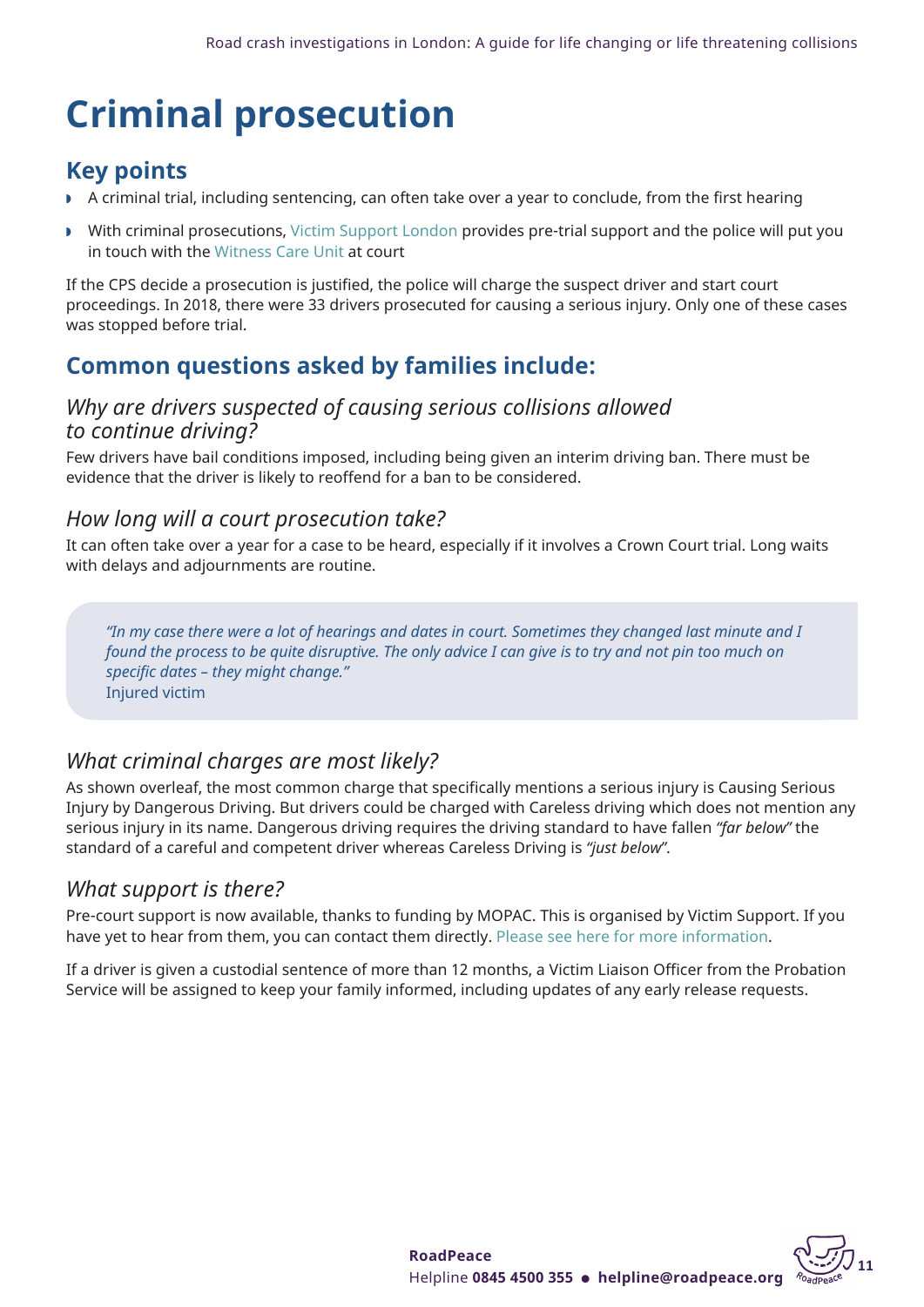### *Do I have to worry about downgrading?*

Downgrading will remain a risk throughout the prosecution. With a charge of Causing Serious injury by Dangerous Driving, the CPS can accept a guilty plea to the lesser charge of Careless driving, whilst judges can also downgrade the charge to Careless driving, and juries can decide the accused was guilty of careless rather than dangerous driving.

"In my case, the charge was downgraded from Dangerous Driving to Careless Driving. It can feel like justice is not being done, especially considering the seriousness of the injuries. My advice would be to speak to as many people as you can. Speak to the Investigating Officer about why there has been no charge/why it has *been downgraded and seek advice from support organisations like RoadPeace."* Injured victim

### *What about my Victim Personal Statement*

If your case is going to court, you and your family will be given the opportunity to make a Victim Personal Statement. These are intended to allow you to describe the impact the collision has had on your life. It is not intended to affect the sentencing. Please know you can always add to your statement if you wish. See the [government's](https://www.gov.uk/government/publications/victim-personal-statement) website for more information on Victim Personal Statements or for examples and our guide on writing a VPS please contact RoadPeace.

### *How do guilty plea discounts work?*

If the accused pleads guilty early (at the first court hearing), they can be given up to one third off their custodial sentence. Guilty plea reductions do not apply to fines or driving bans.

| Court prosecutions, London (2020)                                     |                   |           |                              |                 |
|-----------------------------------------------------------------------|-------------------|-----------|------------------------------|-----------------|
|                                                                       | <b>Prosecuted</b> | Convicted | <b>Custodial</b><br>sentence | Custody<br>rate |
| Causing Serious Injury by Dangerous Driving                           | 68                | 38        | 23                           | 61%             |
| Causing Serious Injury by Disqualified Driving                        | 0                 | 0         | $\Omega$                     | n/a             |
| Careless Driving                                                      | 1,522             | 1,282     |                              | 0.1%            |
| Using or causing others to use a handheld mobile phone whilst driving | 951               | 743       | 0                            | 0%              |

Source: MoJ (2022), Criminal Justice Statistics

### *What sentences are likely?*

For Causing Serious Injury by Dangerous Driving, the majority of convicted drivers received a custodial sentence. A minimum driving ban of two years also applies.

For Careless driving, the vast majority of drivers convicted of this charge received a fine. Few drivers convicted of Careless driving are banned. Instead they receive between 3–9 penalty points on their licence.

### *Can I get my travel expenses paid?*

If you are giving evidence, ask Victim Support or the Witness Care Unit at court how to apply for travel expenses.

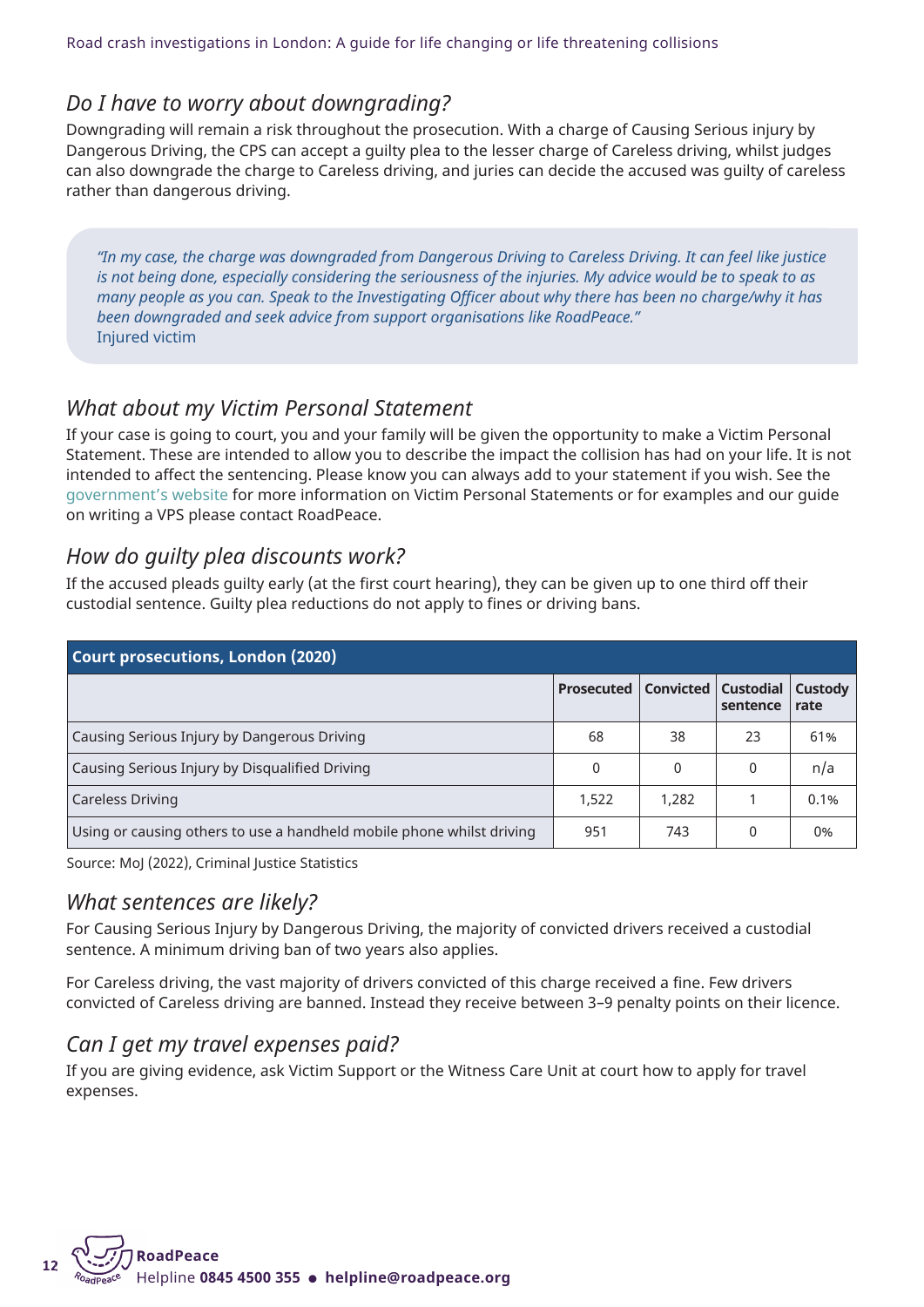## *What about Restorative Justice*

Restorative Justice is a Government sponsored programme which allows victims to meet with offenders when there has been a successful conviction and ask questions about the collision or any remorse the offender has. They may also receive an apology which may appear more sincere than any given as part of a pre-sentencing ploy.

Both sides must give permission to participate. In London, the Restorative Justice service is provided by Calm Mediation, who are funded by MOPAC as part of the Integrated Victim and Witness Service led by Victim Support. Contact Calm [Mediation](mailto:restorativejustice@calmmediation.org) or call them on 020 7603 4014. See here for background information on Restorative Justice for victims.

## **Victims' Code key entitlements: Sentencing related**

- w Read your VPS aloud or have it read aloud on your behalf, subject to the views of the court, if a defendant is found guilty;
- Be informed of any appeal against the offender's conviction or sentence
- To opt into the Victim Contact Scheme (VCS) if the offender is sentenced to 12 months or more.
	- Make a VPS for consideration by the Parole Board if the offender is considered for release or transfer and apply to the Parole Board to read it out at the hearing;
	- Make representations about the conditions attached to the offender's licence on release and be informed about any licence conditions relating to you;
	- Receive information about Restorative Justice and how you can take part;
	- Make a complaint if you do not receive the information and services you are entitled to, and to receive a full response from the relevant service provider.

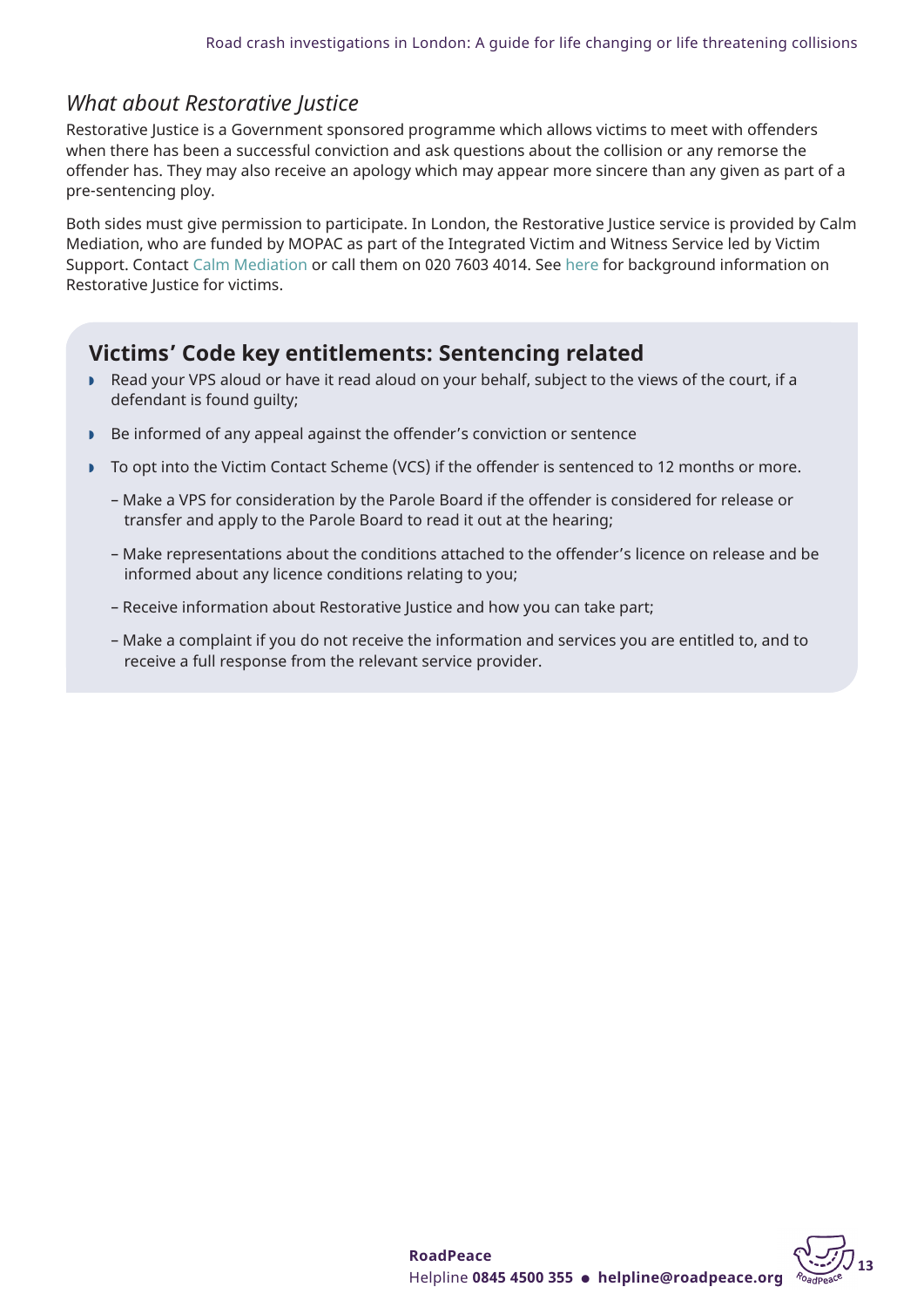## <span id="page-13-0"></span>**Civil compensation**

## **Key points**

- w Civil compensation is possible without a criminal prosecution, or in cases where a driver is found not guilty
- Proceeding for claims must be issued in court within three years of the collision
- w Your claim's success will depend on the evidence available the sooner this is collected the better don't delay speaking to a solicitor
- There is a cost for accessing information for civil claims from the police but this can be included in your civil claim

In addition to being emotionally devastating, life changing or life threatening injury collisions can also be financially devastating. Civil compensation can help families with the additional costs they have incurred, including with lost income, even if no one is prosecuted for the collision. There are different standards of proof, with a lesser standard of proof for civil compensation.

## **Questions families often ask**

## *Do I need a personal injury lawyer?*

RoadPeace encourages all families to consult a specialist personal injury lawyer about a potential civil claim. With their experience and expertise, they will know what you can claim for. RoadPeace has a legal panel of specialist personal injury lawyers, which provides high quality legal advice to those suffering serious injuries in road collisions and helps them achieve fair and timely civil compensation.

## *What about collisions involving a criminal prosecution?*

Civil compensation applies also in cases where drivers are convicted of a criminal charge. The Criminal Injuries Compensation Scheme which compensates victims of crime, does not compensate victims of driving offences as they are expected to receive compensation from motor vehicle insurance policies.

## *Are there any time limits for applying for civil compensation?*

Civil claim proceedings need to be issued at court within three years of the collision. Injured children have until their 21<sup>st</sup> birthday for court proceedings to be issued.

### *Does a more serious charge mean more liability?*

It does not matter if the driver is prosecuted for causing the collision or which charge. This does not determine liability in civil compensation cases.

### *What if my collision involved a driver that did not stop at the scene or who was uninsured?*

If the collision involved an uninsured or untraced driver (where the driver has failed to stop), your claim should be submitted to the Motor Insurer's Bureau (MIB, 2019), [please](https://www.mib.org.uk/making-a-claim/) see here.

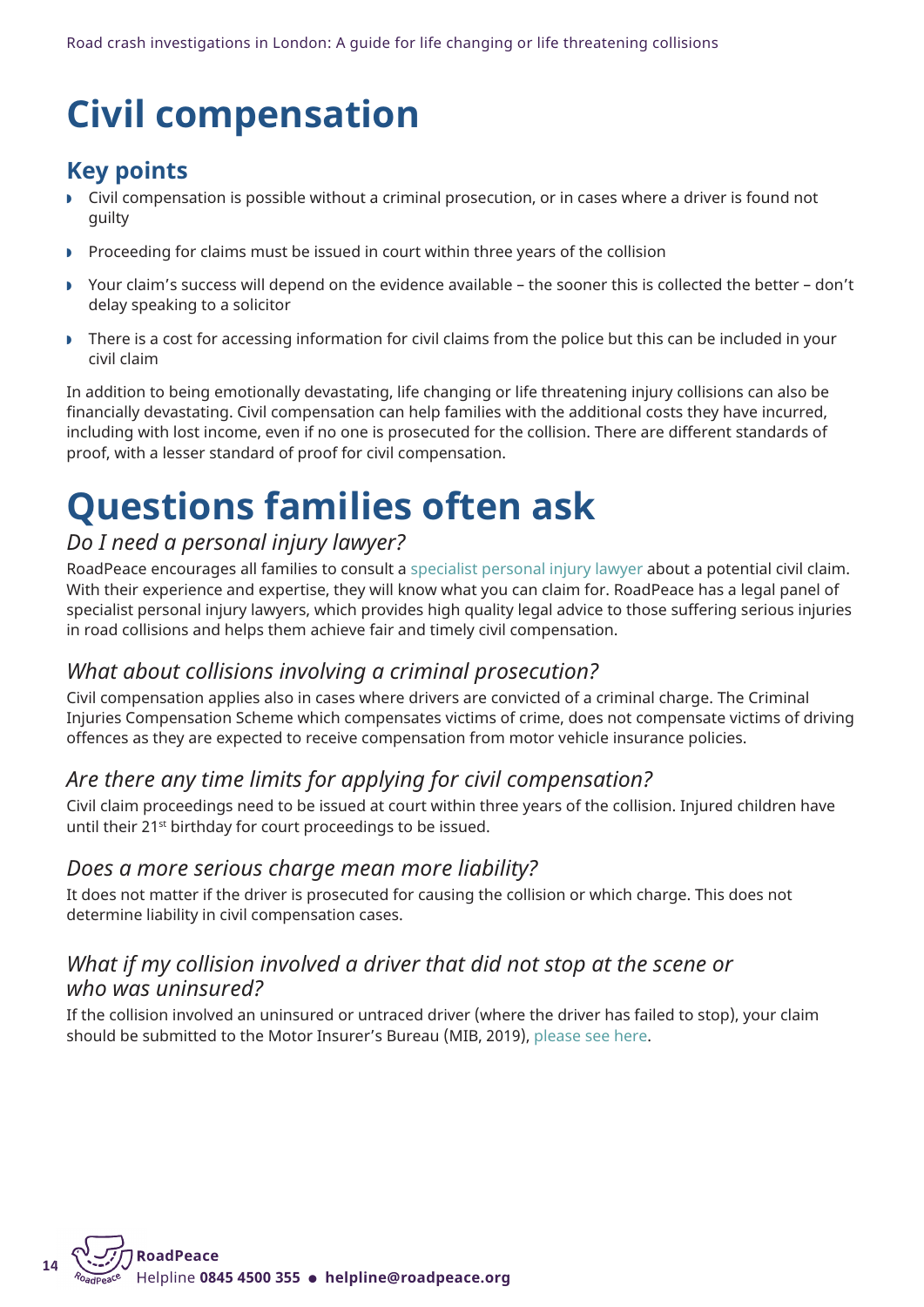## *What information do I need to start my claim and how do I get it?*

To begin a claim, you need the vehicle registration details of the vehicle involved and the insurers. The police will provide this information for a fee. Your solicitor can get this information for you (and other information such as witness statements and investigation reports) and cover any costs, as the fee can be claimed back as part of any compensation claim.

The College of Policing has published guidance on deadlines which police are to aim to meet in disclosing evidence to assist with civil claims. These include the following:

| Recommended College of Policing disclosure deadlines for civil claim related information                                                                                                                                              |                                                                            |  |  |  |
|---------------------------------------------------------------------------------------------------------------------------------------------------------------------------------------------------------------------------------------|----------------------------------------------------------------------------|--|--|--|
| <b>What information</b>                                                                                                                                                                                                               | When provided                                                              |  |  |  |
| Basic information on the vehicles involved, including owners and insurers                                                                                                                                                             | As quickly as possible and no later than<br>four weeks after the collision |  |  |  |
| Other information on the collision and the investigation, including the police<br>collision report, forensic collision investigators report (if any), photographs,<br>plans, CCTV footage and note book entries of reporting officers | Within four months of collision and no<br>later than six months            |  |  |  |
| Police witness statements                                                                                                                                                                                                             | Within six months of collision and no<br>later than nine months            |  |  |  |

#### CPS (2019) Disclosure of Material to Third Parties

For more information on civil compensation, you should contact RoadPeace who can help put you in touch with a specialist personal injury firm.

"I cannot stress enough how important it is to get a good solicitor as quickly as possible after the crash. Your claim is the money you need to get your life as close as it can be to how it was before the crash. It is a long *process, and will probably take years. The sooner you get a solicitor, the better."* Injured victim

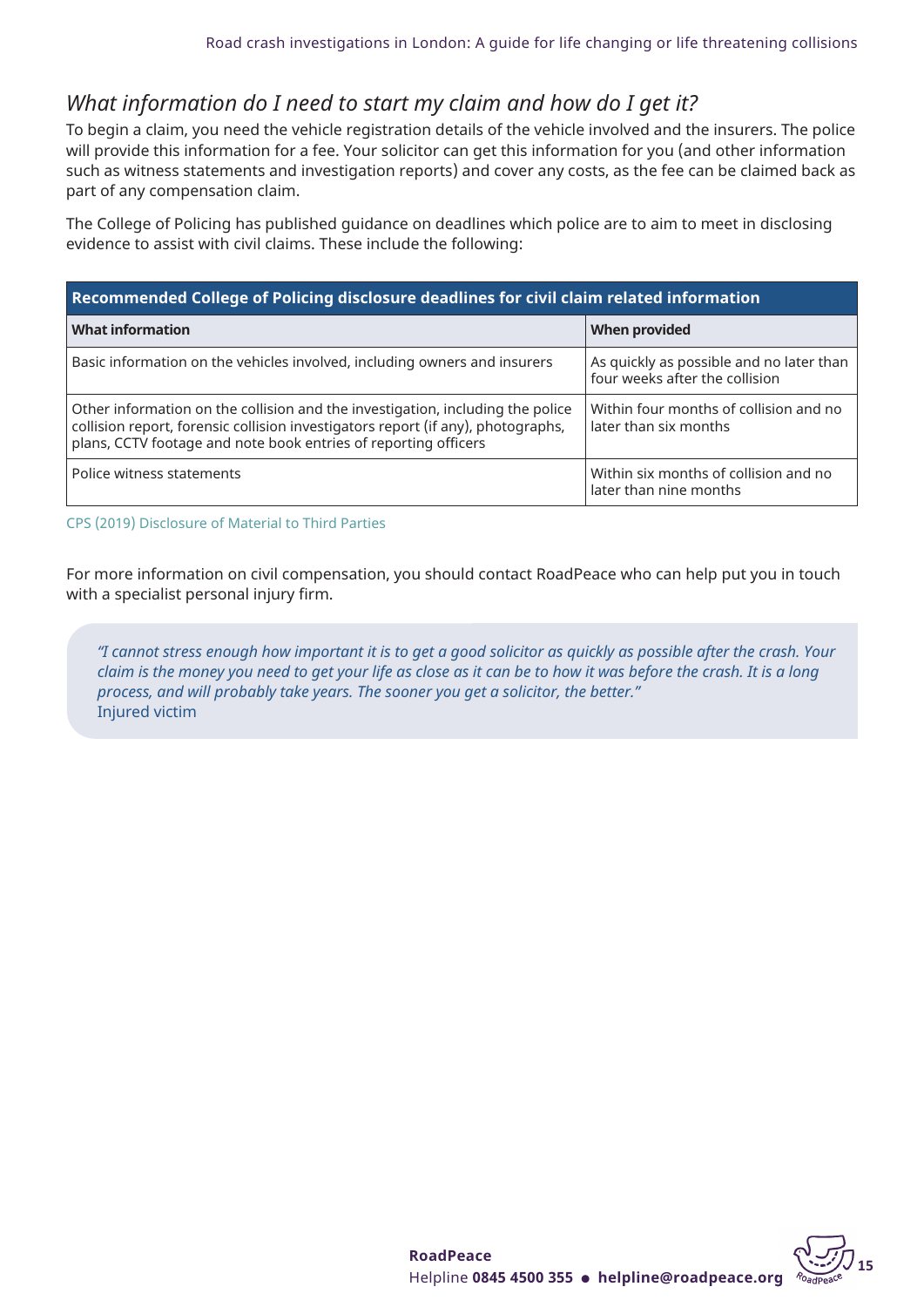## <span id="page-15-0"></span>**Learning lessons and longer term**

## **Key points**

- w Motorisation and convenience should not result in road death or serious injury. London is working to eliminate road death and serious injury from its roads by 2041
- And for those deaths and serious injuries not prevented, London is working to improve investigations and the treatment of victims, as well as learn lessons to reduce the risk to others
- **Please help London learn from your experience**

Every week, another two families or more suffer in life changing or life threatening collisions. The Mayor, the London Victims' Commissioner, the MPS, TfL, and RoadPeace are working to improve the response to these tragedies. We are keen to hear how you were treated. This includes both what helped you during this terrible time and also what could have been done better.

## **Feedback and making a complaint**

The basic guideline with making a complaint is to start with the person or organisation that you believe has failed your family. This is also the quickest way to get it resolved. Families may want to see lessons learned and practices quickly changed rather than formal complaints lodged and investigated.

If you need to complain about the police investigation, you should first start with your point of contact in the police and ask to raise it with their supervisor. The MPS website provides information on how to [make](https://www.met.police.uk/fo/feedback/tcs/complaints-triage/) a [complaint](https://www.met.police.uk/fo/feedback/tcs/complaints-triage/) and also how they [follow](https://www.met.police.uk/advice/advice-and-information/c/af/complaints/) up on it.

You can also make your complaint through the [Independent](https://www.policeconduct.gov.uk/complaints-and-appeals/make-complaint) Office for Police Conduct which handles appeals about complaints. They will redirect your initial complaint to the MPS. Your complaint should be submitted within a year of the incident you are complaining about.

If you want to complain about the CPS, this can be done online, using their form. It should be done within six months of the cause for the complaint, as the CPS will not deal with complaints after this time.

And any complaints with solicitors should be submitted to their firm. They have up to eight weeks to respond. If the matter is not resolved, than you can contact the Legal Ombudsman.

Contact RoadPeace for more information about providing feedback and making complaints.

*"I am very sorry this crash has happened to you. I wish very much mine had never happened. I take solace in that I am lucky to be alive and hope you can too."* Injured victim

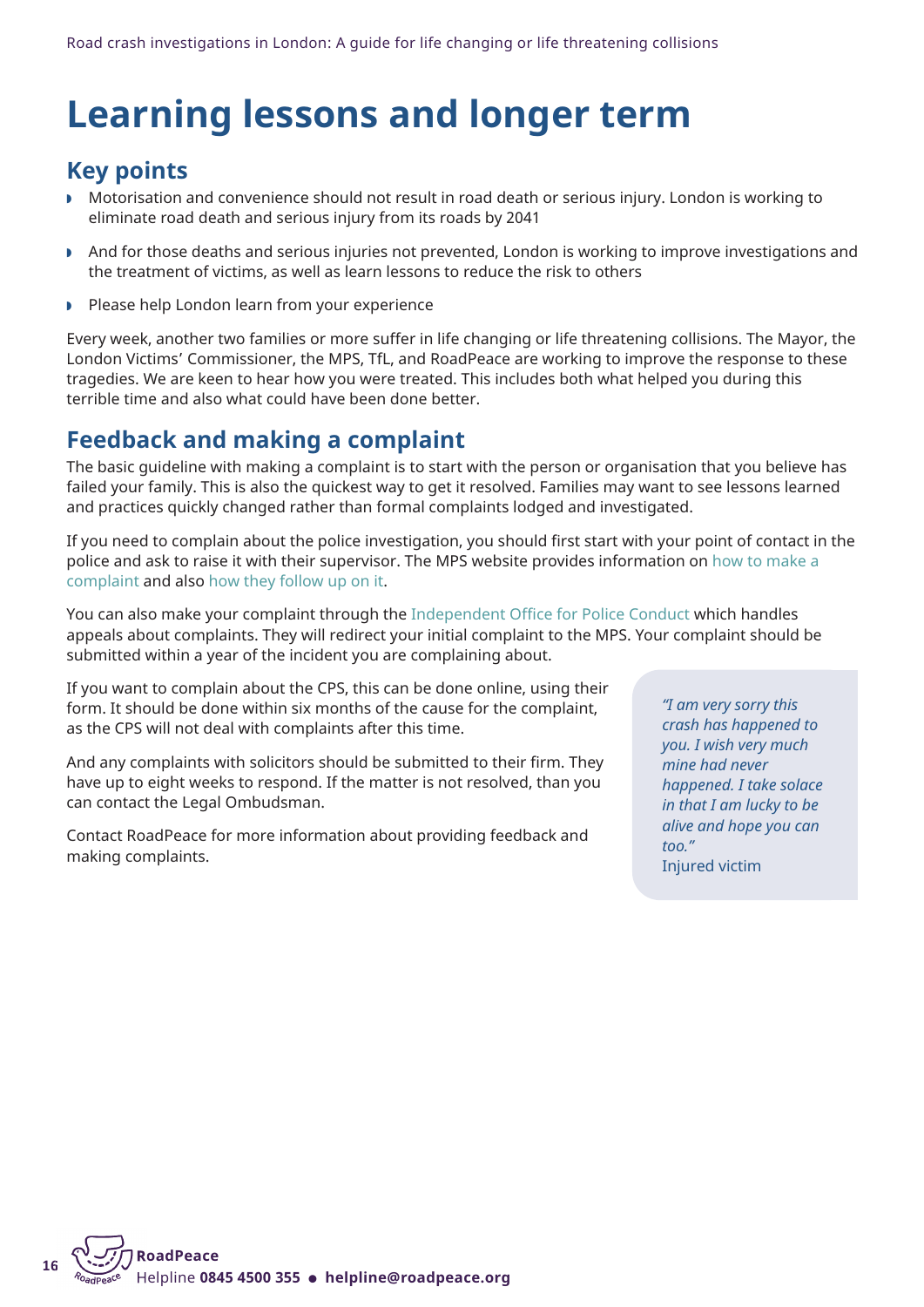## <span id="page-16-0"></span>**References**

CPS (2016), Victims' Right to Review Scheme, **<https://www.cps.gov.uk/legal-guidance/victims-right-review-scheme>**

CPS (2018), The Code for Crown Prosecutors, **<https://www.cps.gov.uk/publication/code-crown-prosecutors>**

Mayor of London and Transport for London (2018), Vision Zero Action Plan, **<http://content.tfl.gov.uk/vision-zero-action-plan.pdf>**

HM Government (2018), Victims Strategy, **[https://assets.publishing.service.gov.uk/government/uploads/system/uploads/attachment\\_data/file](https://assets.publishing.service.gov.uk/government/uploads/system/uploads/attachment_data/file/746930/victim-strategy.pdf) [/746930/victim-strategy.pdf](https://assets.publishing.service.gov.uk/government/uploads/system/uploads/attachment_data/file/746930/victim-strategy.pdf)**

MIB (2019) Making a claim, **<https://www.mib.org.uk/making-a-claim/>**

MoJ (2020), Code of Practice for Victims of Crime, **[https://assets.publishing.service.gov.uk/government/uploads/system/uploads/attachment\\_data/file](https://assets.publishing.service.gov.uk/government/uploads/system/uploads/attachment_data/file/974376/victims-code-2020.pdf) [/974376/victims-code-2020.pdf](https://assets.publishing.service.gov.uk/government/uploads/system/uploads/attachment_data/file/974376/victims-code-2020.pdf)**

RJC (2015), Restorative Justice Works, **[https://rjc.org.uk/sites/default/files/resources/files/rjc-victims-rjc-dig1.pdf](https://bit.ly/38wJjFp)**

Victim Support (2019) Get help from your local team, **<https://www.victimsupport.org.uk/help-and-support/get-help/support-near-you/london>**

Waxman C (2019), Review of Compliance with the Victims' Code of Practice (VCOP), Findings, recommendations and next steps

**[https://www.london.gov.uk/sites/default/files/vcop\\_final\\_pages.pdf](https://bit.ly/3iBJuDZ)**

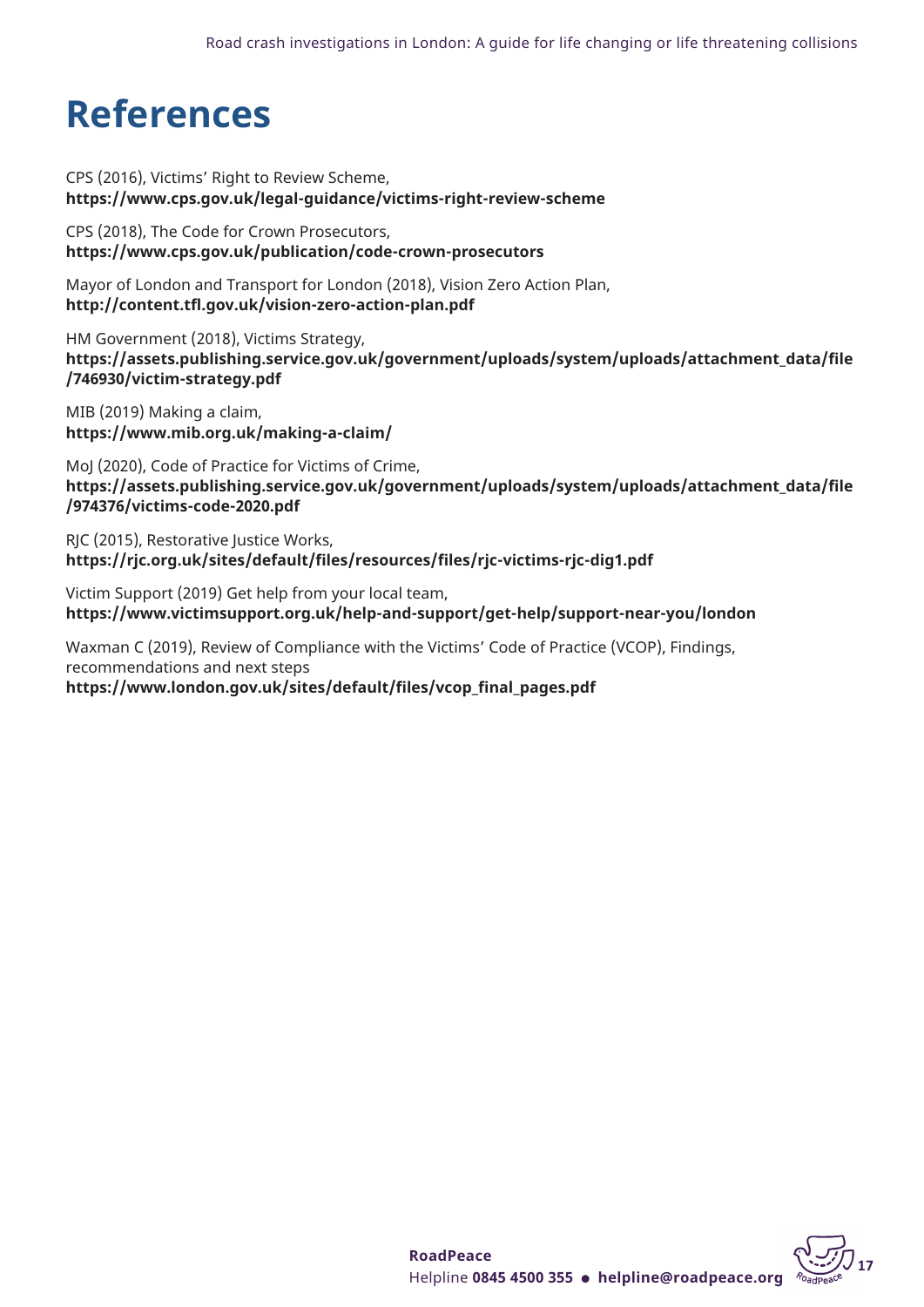## <span id="page-17-0"></span>**How RoadPeace can help you**

**RoadPeace is the national charity for road crash victims. We support bereaved families and those who have been seriously injured by road collisions through:**

## **Support**

#### **Helpline – 0845 4500 355**

Our helpline provides emotional support, information about the justice system and signposting to appropriate services. It is for anyone bereaved or injured in a road collision. The helpline is open **Monday to Friday** from **10am to 1pm**.

#### **Befriender support**

Our befriending service offers ongoing telephone support from trained volunteers who have suffered a similar experience.

#### **Support groups**

Online support group meetings for injured victims are held bi-monthly on the last Wednesday of the month for injured victims and their families.

### **Advocacy and casework**

#### **Information guides**

RoadPeace helps families navigate the justice system through detailed guides on collision investigation, inquests and sentencing. You can find out more about road death investigations and your rights by reading:

Ministry of Justice (2020), *Code of practice for victims of crime*.

#### **Casework assistance**

We help victims with queries about investigation, inquests, prosecution, compensation and sentencing.

#### **Access to civil justice**

**18**

The RoadPeace Legal Panel provides high quality legal advice to those bereaved or seriously injured in road collisions and to support them to achieve justice and fair compensation.

The Legal Panel is made up of leading specialist personal injury law firms. Panel members sign up to an agreed set of qualifying criteria including quality standards as their sign of commitment to road collision victims.

To contact a legal panel member please visit our website or call our helpline.

## **Campaign for justice**

In addition to supporting collision victims, we campaign for change including for:

- $\blacksquare$  improved investigations, appropriate prosecution and sentencing of offenders, and fair compensation for victims
- $\triangleright$  improved rights and recognition for collision victims
- $\triangleright$  road danger reduction policies that prioritise vulnerable road users and the environment

**If you have any questions about collision investigation or need any other support, please contact RoadPeace.**

**Call our Helpline: 0845 4500 355**

**Send an email: [helpline@roadpeace.org](mailto:helpline@roadpeace.org)**

**Visit our website: [www.roadpeace.org](https://www.roadpeace.org/)**

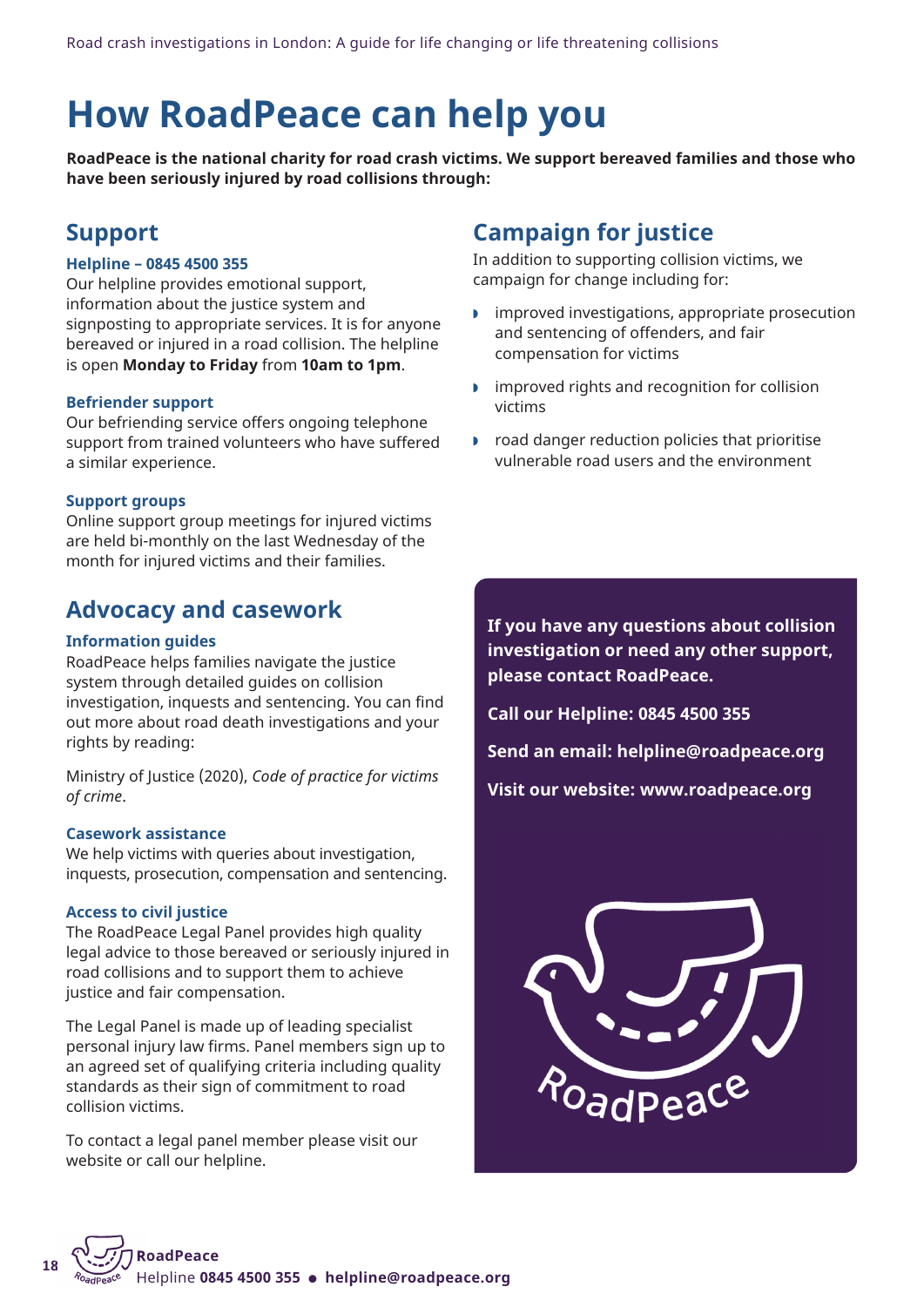## <span id="page-18-0"></span>**Other sources of support**

#### **Assist Trauma Care**

Provide therapists trained to work with Post- Traumatic Stress Disorder and the after effects of trauma Advice Line **01788 560800 <http://assisttraumacare.org.uk/>**

**Back up trust** Supporting those with spinal cord injury Support line 020 8875 1805 **<https://www.backuptrust.org.uk/>**

#### **Brain and Spine Foundation**

Support those affected by neurological problems, their family, friends and carers Helpline **0808 808 1000 <https://www.brainandspine.org.uk/>**

#### **Brake, the road safety charity**

Provide support and information to road crash victims Helpline **0808 8000 401** Monday to Friday (10am to 4pm) **<http://www.brake.org.uk/victim-support>**

#### **Calm mediation (Restorative Justice programmes in London)**

Phone **0300 102 3031 [http://calmmediation.org/restorative-justice](http://calmmediation.org/restorative-justice-service/)[service/](http://calmmediation.org/restorative-justice-service/)**

#### **Changing Faces**

Support, Information & Advice **0300 012 0275 <https://www.changingfaces.org.uk/>**

#### **Child Brain Injury Trust**

Provides emotional and practical support to families affected by childhood acquired brain injury across the UK **<https://childbraininjurytrust.org.uk/>**

#### **Samaritans**

Offers a 24/7 helpline support before, during and after a crises Helpline **116123 <https://www.samaritans.org/>**

#### **The Sarah Hope Line**

Offers comprehensive help and support to anyone injured during, or affected by, a serious incident involving TfL services Phone **0343 222 5678**, Monday to Friday (8am to 6pm) **[https://tfl.gov.uk/campaign/incident-support](https://tfl.gov.uk/campaign/incident-support-service)[service](https://tfl.gov.uk/campaign/incident-support-service)**

#### **The Silverlining Brain Injury Charity**

Specialises in the support of all those effected by brain injury **[http://www.thesilverlining.org.uk/](https://www.thesilverlining.org.uk/)**

#### **Shout**

Offers a free 24/7 texting service for anyone in crisis **<https://www.giveusashout.org/>**

#### **Spinal Injuries Association**

Supports anyone who has been touched by spinal cord injury Advice line **0800 980 0501 <https://www.spinal.co.uk/>**

#### **Victim Support (London)**

Offers support to victims of crime and traumatic incidents in England and Wales Helpline **0808 168 9291 [https://www.victimsupport.org.uk/help-and](https://www.victimsupport.org.uk/help-and-support/get-help/support-near-you/england/)[support/get-help/support-near-you/england/](https://www.victimsupport.org.uk/help-and-support/get-help/support-near-you/england/)**